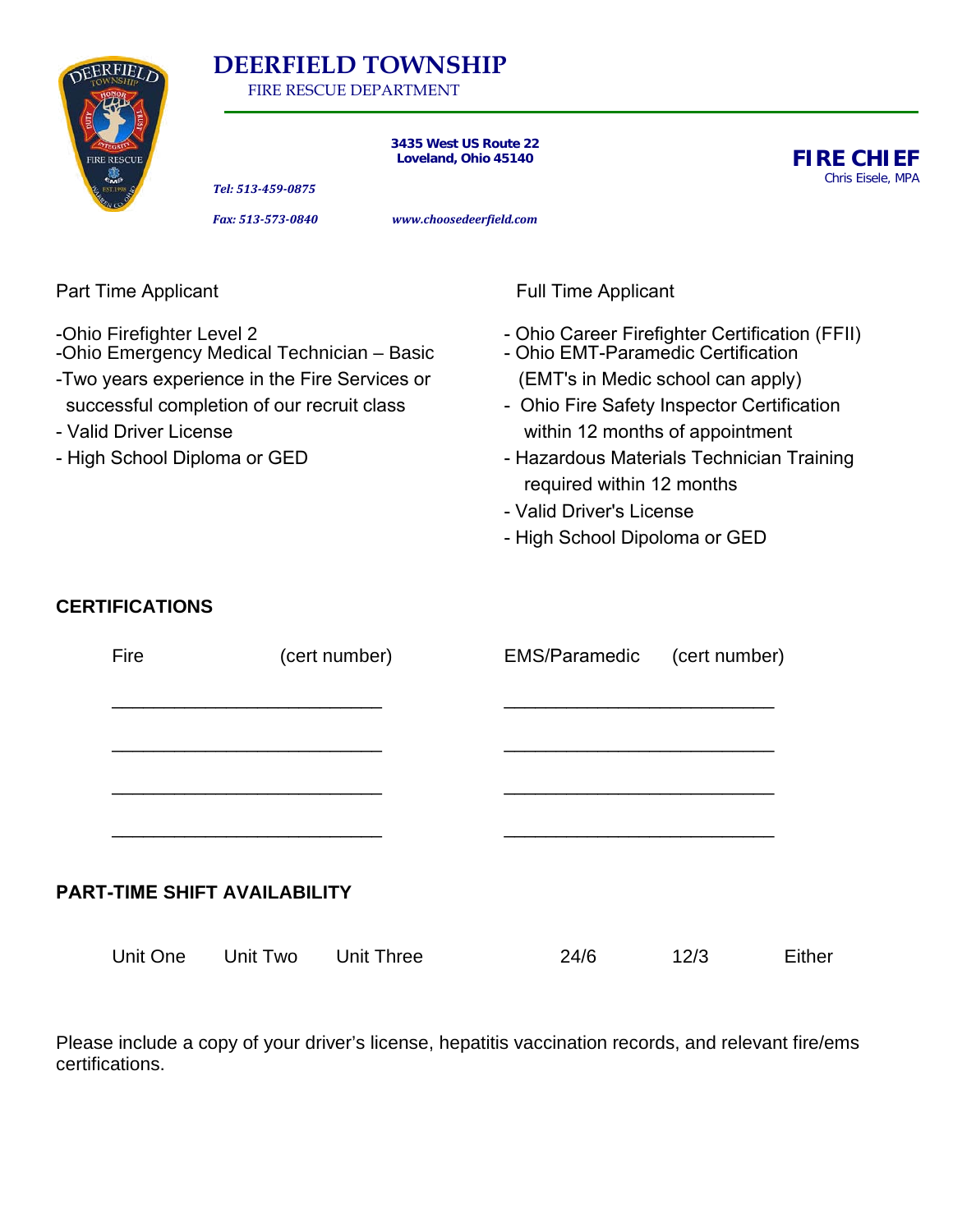

# **Deerfield Township, Warren County, Ohio**

| <b>APPLICANT INFORMATION</b>                                                                                                                                                                                   |                        |                      |                |                                      |                      |                                                |                                   |  |
|----------------------------------------------------------------------------------------------------------------------------------------------------------------------------------------------------------------|------------------------|----------------------|----------------|--------------------------------------|----------------------|------------------------------------------------|-----------------------------------|--|
| Last Name                                                                                                                                                                                                      |                        |                      | First          |                                      |                      | M.I.                                           | Date                              |  |
| <b>Street Address</b>                                                                                                                                                                                          |                        |                      |                |                                      |                      | Apartment/Unit #                               |                                   |  |
| City                                                                                                                                                                                                           | State                  |                      |                |                                      | ZIP                  |                                                |                                   |  |
| Phone                                                                                                                                                                                                          |                        |                      | E-mail Address |                                      |                      |                                                |                                   |  |
| Date Available                                                                                                                                                                                                 |                        |                      |                | <b>Desired Salary</b>                |                      |                                                |                                   |  |
| Position Applied for                                                                                                                                                                                           |                        |                      | desired:       | Type of employment                   |                      | Full-Time                                      | Part-<br>Seasonal<br>Time         |  |
| Advertisement<br>Referral Source:<br>Walk-in<br>$\Box$                                                                                                                                                         |                        | Job line<br>Employee |                | $\Box$<br>П                          | Relative<br>Friend   |                                                | <b>Employment Agency</b><br>Other |  |
| Do you have any relatives working for<br>Deerfield Township?                                                                                                                                                   | YES $\square$          | $NO$ $\Box$          | If so, who?    |                                      |                      |                                                |                                   |  |
| Have you worked for Deerfield Township<br>before?                                                                                                                                                              | YES $\square$          | $NO$ $\Box$          | If so, when?   |                                      |                      |                                                |                                   |  |
| Do you currently have a CDL?                                                                                                                                                                                   | YES $\square$          | $NO$ $\Box$          |                |                                      |                      |                                                |                                   |  |
| Are you a citizen of the United States?                                                                                                                                                                        | YES $\square$          | <b>NO</b>            |                |                                      |                      | If no, are you authorized to work in the U.S.? | YES $\Box$<br><b>NO</b><br>$\Box$ |  |
| <b>EMPLOYMENT HISTORY</b>                                                                                                                                                                                      |                        |                      |                |                                      |                      |                                                |                                   |  |
| Provide the following information from your past and current employers, assignments, or volunteer activities, starting with your most recent.<br>Explain any gaps in employment in the comments section below. |                        |                      |                |                                      |                      |                                                |                                   |  |
| Employer                                                                                                                                                                                                       |                        |                      |                | Phone<br>$\mathcal{E}$               |                      |                                                |                                   |  |
| Address                                                                                                                                                                                                        |                        |                      |                | Supervisor                           |                      |                                                |                                   |  |
| Job Title<br><b>Starting Salary</b>                                                                                                                                                                            |                        |                      |                | \$                                   |                      | Ending Salary \$                               |                                   |  |
| Responsibilities                                                                                                                                                                                               |                        |                      |                |                                      |                      |                                                |                                   |  |
| To<br>From                                                                                                                                                                                                     | Reason for Leaving?    |                      |                |                                      |                      |                                                |                                   |  |
| YES $\Box$<br>$NO$ $\Box$<br>May we contact your previous supervisor for a reference?                                                                                                                          |                        |                      |                |                                      |                      |                                                |                                   |  |
| Phone<br>Employer<br>$\lambda$                                                                                                                                                                                 |                        |                      |                |                                      |                      |                                                |                                   |  |
| Address                                                                                                                                                                                                        |                        |                      |                |                                      | Supervisor           |                                                |                                   |  |
| Job Title                                                                                                                                                                                                      | <b>Starting Salary</b> |                      | \$             |                                      | <b>Ending Salary</b> | \$                                             |                                   |  |
| Responsibilities                                                                                                                                                                                               |                        |                      |                |                                      |                      |                                                |                                   |  |
| To<br>Reason for Leaving?<br>From                                                                                                                                                                              |                        |                      |                |                                      |                      |                                                |                                   |  |
| $NO$ $\square$<br>May we contact your previous supervisor for a reference?<br>YES $\square$                                                                                                                    |                        |                      |                |                                      |                      |                                                |                                   |  |
| Employer                                                                                                                                                                                                       |                        |                      |                | Phone<br>$\lambda$<br>$\overline{ }$ |                      |                                                |                                   |  |
| Address                                                                                                                                                                                                        |                        |                      |                |                                      | Supervisor           |                                                |                                   |  |
| <b>Starting Salary</b><br>Job Title                                                                                                                                                                            |                        |                      |                | \$                                   |                      | Ending Salary \$                               |                                   |  |
| Responsibilities                                                                                                                                                                                               |                        |                      |                |                                      |                      |                                                |                                   |  |
| To<br>Reason for Leaving?<br>From                                                                                                                                                                              |                        |                      |                |                                      |                      |                                                |                                   |  |
| May we contact your previous supervisor for a reference?<br>YES $\Box$<br>$NO$ $\Box$                                                                                                                          |                        |                      |                |                                      |                      |                                                |                                   |  |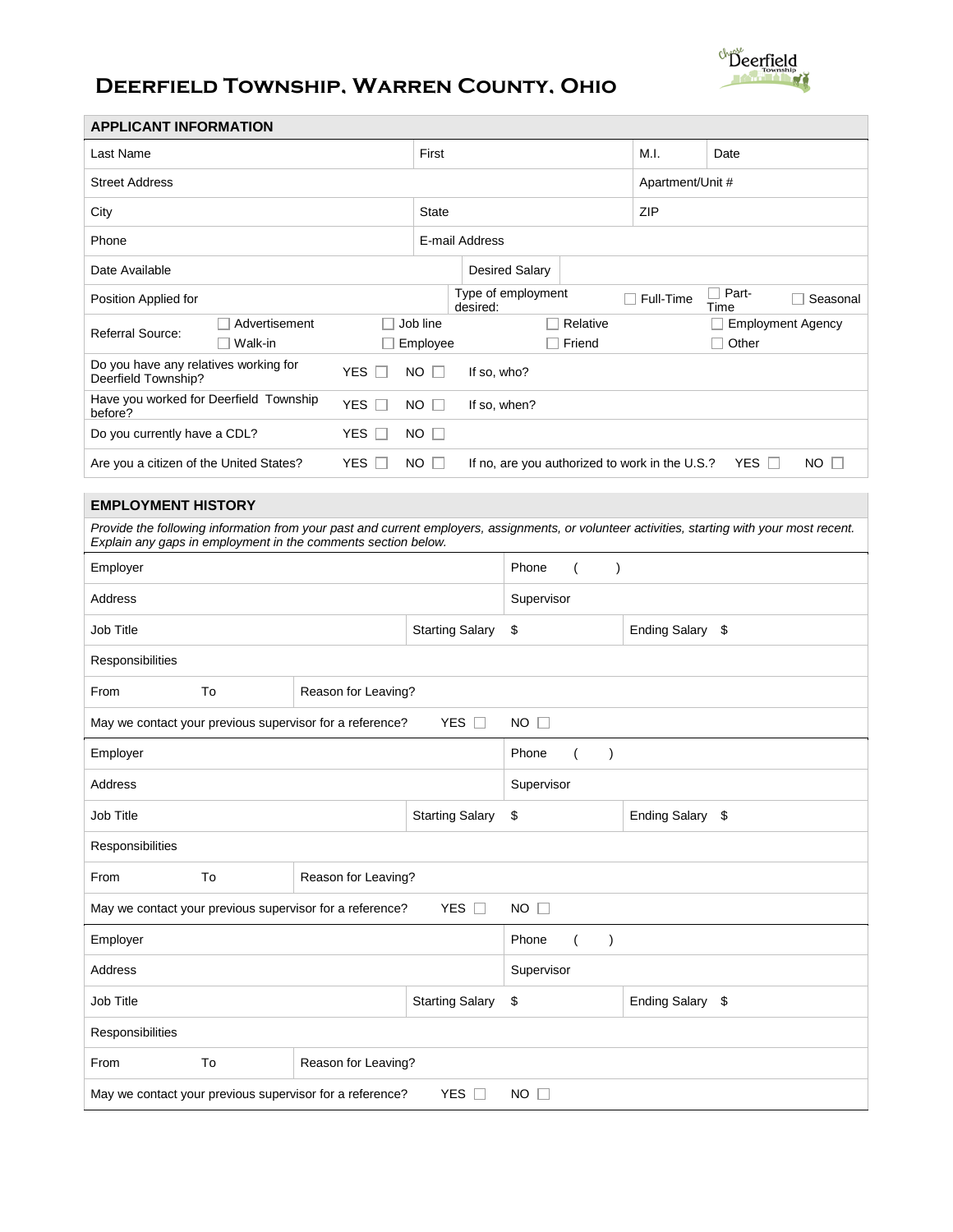| <b>COMMENTS</b> including explanation of any gaps in employment. |  |  |  |
|------------------------------------------------------------------|--|--|--|
|------------------------------------------------------------------|--|--|--|

# **SKILLS AND QUALIFICATIONS**

*Summarize any special training, skills, licenses, and / or certificates that may qualify you as being able to perform job-related functions in the position for which you are applying.*

# **EDUCATION**

| <b>High School</b> |                              |  |  |        |  |
|--------------------|------------------------------|--|--|--------|--|
|                    | Did you graduate? YES □ NO □ |  |  | Degree |  |
| College            |                              |  |  |        |  |
|                    | Did you graduate? YES □ NO □ |  |  | Degree |  |
| Other              |                              |  |  |        |  |
|                    | Did you graduate? YES NO     |  |  | Degree |  |

# **REFERENCES**

| Please list three professional references that are not related to you and are not previous supervisors. If not applicable, list three personal<br>references that are not related to you. |              |  |  |  |  |
|-------------------------------------------------------------------------------------------------------------------------------------------------------------------------------------------|--------------|--|--|--|--|
| Full Name                                                                                                                                                                                 | Relationship |  |  |  |  |
| Company                                                                                                                                                                                   | Phone        |  |  |  |  |
| Address                                                                                                                                                                                   |              |  |  |  |  |
| <b>Full Name</b>                                                                                                                                                                          | Relationship |  |  |  |  |
| Company                                                                                                                                                                                   | Phone        |  |  |  |  |

| Address   |              |  |  |  |
|-----------|--------------|--|--|--|
| Full Name | Relationship |  |  |  |
| Company   | Phone        |  |  |  |
| Address.  |              |  |  |  |

Address

# **ADDITIONAL INFORMATION: ORGANIZATIONS**

*List professional, trade, business, or civic associations and any offices held. Exclude memberships which would reveal sex, race, religion, national origin, age, color, disability, or any other similarly protected status*

| <b>ORGANIZATION</b> | <b>OFFICES HELD</b> |
|---------------------|---------------------|
|                     |                     |
|                     |                     |
|                     |                     |
|                     |                     |